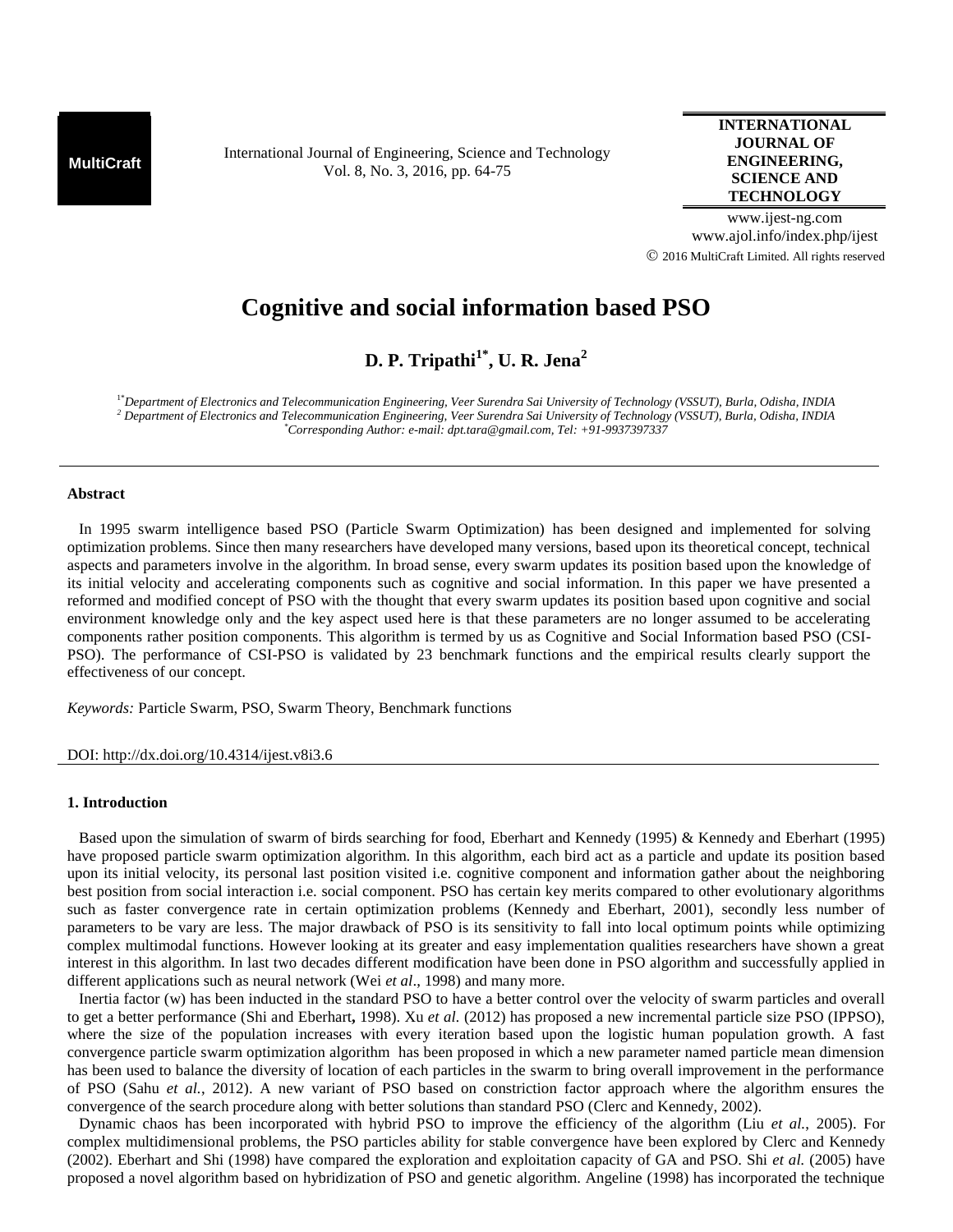of tournament selection with PSO where the properties of the current best particles were transferred to inferior ones. Suganthan (1999) proposed a variant of the algorithm known as local best (LBest) model, where the entire swarm population is divided into small neighborhood and each neighborhood maintains its own local best. This technique very well avoids trapping of the swarm in local optima solution but its convergence rate is very slow. Nickabadi *et al.* (2011) have proposed adaptive inertia weight PSO algorithm. Chatterjee and Siarry (2006) have introduced a new variant of PSO to reduce exploitation time to reach global optima and for improving the search capacity in multidimensional space nonlinear variation of inertia weight has been used. Alireza (2011) has improved the performance of PSO by mutating the particles of PSO adaptively and adding a dynamic behavioral inertia factor. Modares *et al.* (2010) have proposed an improved PSO technique for identification of parameters in chaotic dynamic systems. In multimodal optimization problems have many global optimum solutions can be found using NichePSO (Brits *et al*, 2007). Like PSO another evolutionary algorithm BSA (Civicioglu, 2013), which chooses the direction of an individual to move from any individuals of the last generation randomly while looking for global optima.

The PSO algorithm has successfully explored and exploited the number of different unimodal optimization problems (Shi and Eberhart, 1999). Van den Bergh and Engelbrecht (2006) in their work studied the trajectories of general swarm particles to include the effect of inertia term in PSO. Tripathi *et al*. (2007) in their novel approach changes the inertia weight parameter along with the coefficient of acceleration in each iteration to improvise the exploration capacity of PSO in search problem domain. Here we present a novel reformed modified version of PSO for optimization problems. We termed our propose algorithm as Cognitive and Social information based PSO (CSI-PSO) This paper is different from rest of the works in two aspects firstly, here we have completely eliminate the velocity concept of a swarm particle and assumes that each particle from its own position in search space using its personal and social information as position updating tool to updates its position. Secondly the capability of computation of finding global optimum of 23 nos. of standard benchmark functions using CSI-PSO is compared with standard PSO algorithm (Yao *et al.*, 1999) to validate its performance success. The paper is divided into following parts; In part 2, concept of standard PSO is briefly discussed, part- 3 comprises of the concept and formulation of CSI-PSO algorithm. In part- 4, we have shown the 23 benchmark functions used here along with the experimental setting and results of performance of CSI-PSO compared with standard PSO. The last part- 5 encapsulates the contribution of this work and conclusion.

#### **2. Concept of standard PSO**

The idea of particle swarm optimization (PSO) is derived by the swarm behavior of birds and fishes. It is a stochastic algorithm based on population just like any other evolutionary algorithms where the swarm particles are made to explore and exploit the search space towards the global solution of optimization problem. Basically the assumption used in PSO is that while every swarm particles exploring and exploiting the search space knows their initial velocities and memorizes their own best local positions and their best global position in the whole swarm group. By using this knowledge every time every swarm starts updating its velocity and position.

On considering a d-dimensional search space with N numbers of swarm particles where the ith particle position attribute is given by  $X_i = (x_{i1}, x_{i2}, x_{i3},...,x_{id})$ , the ith particle velocity attribute is given by  $vel_i = (vel_{i1}, vel_{i2}, vel_{i3},...,vel_{id})$ . This velocity attribute indicates the velocity of the particle at the ith position, which is to be updated by using the individual experienced local best position attribute given by  $P_{Li} = (P_{Li1}, P_{Li2}, P_{Li3},..., P_{Li1})$  and globally the best position is accounted by  $Pg = (P_{g1}, P_{g2}, P_{g3},..., P_{gd})$ . Every swarm particle updates its velocity and position in the search space while moving towards global minimum position is governed by the equations given by

$$
vel_{ij} = w * vel_{ij} + r_1 * x_1 * (P_{Lij} - x_{ij}) + r_2 * x_2 * (P_{gj} - x_{ij})
$$
\n(1)

$$
x_{ij} = x_{ij} + vel_{ij}
$$
 (2)

where j varies from 1 to d and w is the inertia parameter coefficient.

 $r_1$  and  $r_2$  are parameter coefficients for acceleration whose values are greater than zero.  $x_1$  and  $x_2$  are the randomly generated values between 0 and 1. The individual experience i.e. cognitive term is given by term  $\Gamma_1 * x_1 * (P_{Lij} - x_{ij})$  whereas the social term due interaction among the particles is given by term  $r_2 * x_2 * (P_{gj} - x_{ij})$ .

The cognitive term helps the particles for exploring the search space while the social term helps the particles for exploiting the search space. From the above equations (1)  $\&$  (2), it clearly reveals that the swarms are constantly changing their position by changing their instant velocities based upon the information they have about their own earlier position where they were best and the position which is best among the group.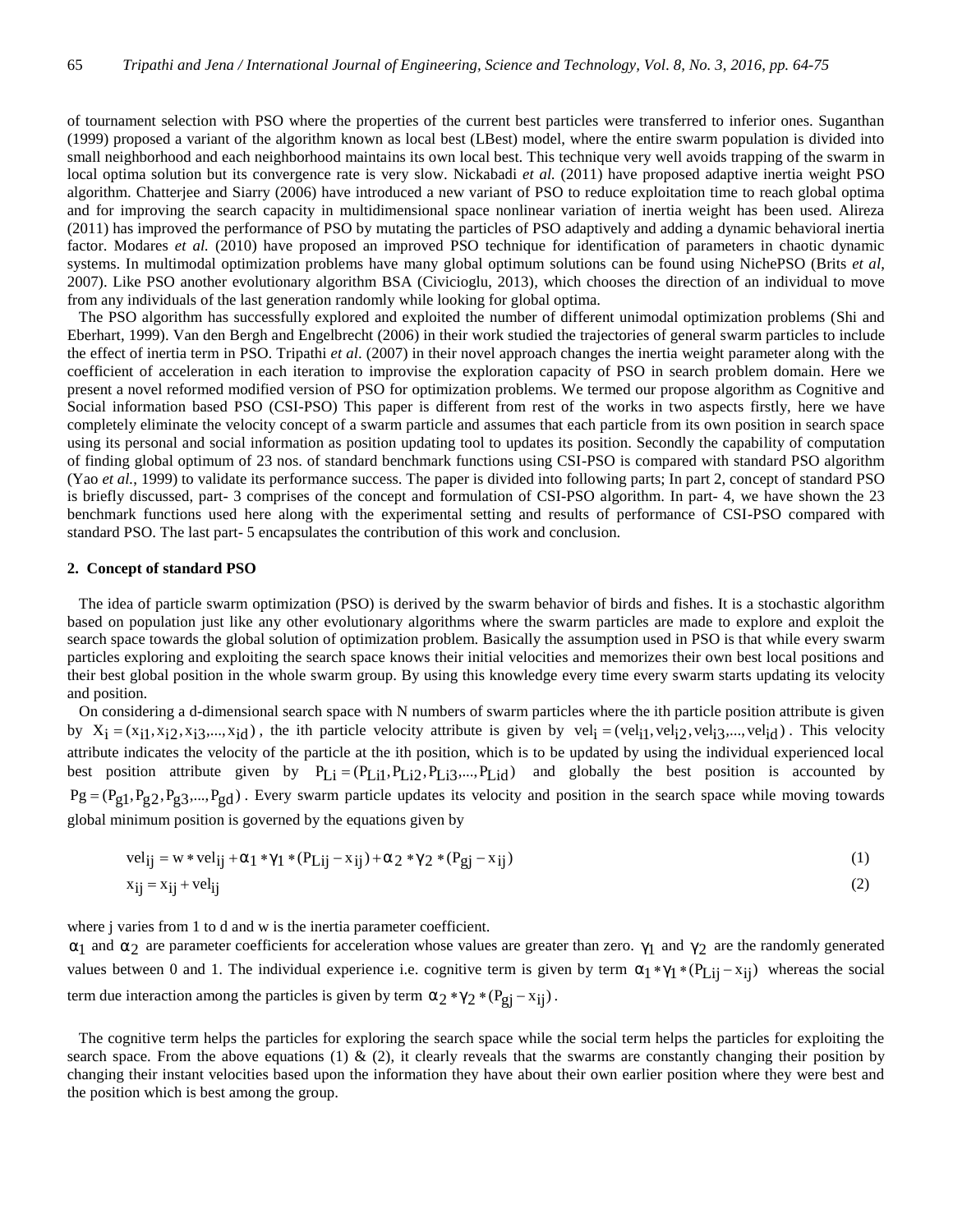## **3. Proposed Cognitive and Social Information based PSO (CSI-PSO)**

From the last two decades researchers have been greatly motivated by nature and based upon which many algorithms have been proposed. It is observed that with increase in problem size the search space increases. So most of the optimization problems solved by one algorithm may not be solved efficiently in all parameters by others (Wolpert *et al.*, 1997). Hence, there is always an open platform for new heuristic optimization algorithms for solving the optimization problems. In standard PSO, velocity is a vector quantity, where the speed and direction both are involve so it indicates the while updating the velocity the particles not only bring changes in their initial speed at that point of space but also particles inclined in the direction of best position that lead the particles towards global minima. Now here we have assumed that rather than a swarm particle thinks to change its velocity based upon its memory information, if a swarm calculates the position to be changed so that the swarm will reach quickly to its food source because it is very apparent that to reach their destination they made their velocity slow, moderate or fast of their own instinct. So only availing the information about the next position and direction is sufficient enough to reach the destination of global minima. Then the above equation (1) and (2) can be modified as

$$
u_{ij} = x_1(P_{Lij} - x_{ij}) + x_2(P_{gj} - x_{ij})
$$
\n<sup>(3)</sup>

$$
x_{ij} = x_3 x_{ij} + (1 + x_4) u_{ij}
$$
\n<sup>(4)</sup>

where  $x_1, x_2, x_3, x_4$  are randomly generated values between 0 and 1. Equation (3) indicates the probable best calculated destination position the swarm must ahead while Equation (4) indicates the process of updating the position by the swarm particles. The first term of equation (3) indicates the cognitive phenomena while the second term indicates the social information. The best part proposed CSI-PSO is free from any parameter and moreover the time of convergence is much less compared to standard PSO.

# **4. Analysis of the results of CSI-PSO**

To elucidate the degree of success of our algorithm 23 benchmarks test functions (Yao *et al.*, 1999) were used. All the used benchmark test functions in our experiment are represented in Tables 1-3. Here, Table 1 shows 7 numbers of unimodal test functions, where dim indicates the dimension of the functions. Optimizations methods were specifically designed for unimodal functions to converge, so the rate of convergence these functions put much significant impact for any algorithm performance. Multimodal functions having variable dimension and fixed dimension are shown in Table 2 and Table 3. In multimodal functions more than one local minima were present, so it becomes very difficult for any algorithm to find the global minima. Moreover with increase in dimension the numbers of local minima exponentially increases. The result of optimization for these functions indicates the performance characteristic of the algorithm to avoid being trapped under local minima and how much near the result reach to global minima can be traced by the algorithm.

| <b>Function</b>                      | <b>Mathematical expression</b>                                                                                 | Range            | <b>Global Optima</b> |
|--------------------------------------|----------------------------------------------------------------------------------------------------------------|------------------|----------------------|
| Sphere Model                         | $f_1(X) = \sum_{i=1}^{\dim} x_i^2$                                                                             | $(-100,100)$ dim | $\theta$             |
| Schwefel's Problem<br>2.22           | $f_2(X) = \sum_{i=1}^{\dim}  x_i  + \prod_{i=1}^{\dim}  x_i $                                                  | $(-10,10)$ dim   | $\Omega$             |
| Schwefel's Problem 1.2               | $f_3(X) = \sum_{i=1}^{\text{dim}} \left( \sum_{j=1}^i x_j \right)^2$                                           | $(-100,100)$ dim | $\theta$             |
| Schwefel's Problem<br>2.21           | $f_{\Delta}(X) = \max_{i} \{  x_i , 1 \leq i \leq n \}$                                                        | $(-100,100)$ dim | $\Omega$             |
| Generalised<br>Rosenbrock's Function | $f_5(X) = \sum_{i=1}^{\text{dim}-1} \left[ 100\left(x_{i+1} - x_i^2\right)^2 + \left(x_i - 1\right)^2 \right]$ | $(-30,30)$ dim   | $\theta$             |

| <b>Table 1</b> Unimodal benchmark test functions, where dim indicates dimension |  |
|---------------------------------------------------------------------------------|--|
|---------------------------------------------------------------------------------|--|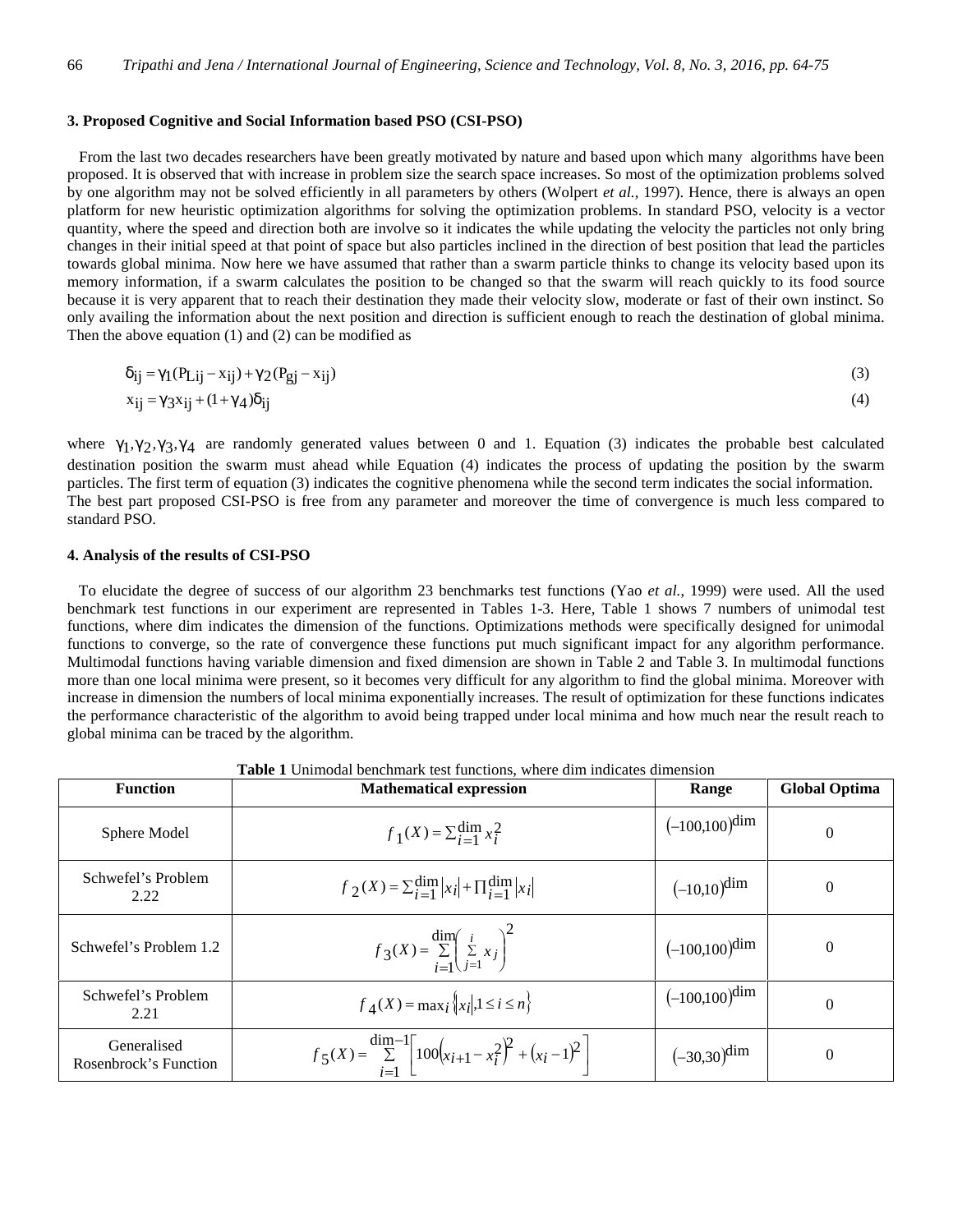| <b>Function</b>                              | <b>Mathematical expression</b>                                   | Range                 | Global Optima |
|----------------------------------------------|------------------------------------------------------------------|-----------------------|---------------|
| <b>Step Function</b>                         | $f_6(X) = \sum_{i=1}^{n} (x_i + 0.5)^2$                          | $(-100,100)$ dim      |               |
| Quartic Function <i>i.e.</i><br><b>Noise</b> | $f_7(X) = \frac{\dim}{\sum ix_i^4} + \text{random}[0,1]$<br>$i=$ | $(-1.28, 1.28)^{dim}$ |               |

**Table 1 (cont'd)** Unimodal benchmark test functions, where dim indicates dimension

| Table 2 Multi-modal test functions, where dim indicates dimension |                                                                                                                                                                                                                                                                                                                                                                                         |                      |                      |  |
|-------------------------------------------------------------------|-----------------------------------------------------------------------------------------------------------------------------------------------------------------------------------------------------------------------------------------------------------------------------------------------------------------------------------------------------------------------------------------|----------------------|----------------------|--|
| <b>Function</b>                                                   | <b>Mathematical expression</b>                                                                                                                                                                                                                                                                                                                                                          | Range                | <b>Global Optima</b> |  |
| Generalized<br>Schwefel's<br>Problem<br>2.26                      | $f_8(X) = \sum_{i=1}^{\text{dim}} -x_i \sin(\sqrt{ x_i })$                                                                                                                                                                                                                                                                                                                              | $(-500,500)$ dim     | $-418.98*dim$        |  |
| Generalized<br>Rastrigin's<br>Function                            | $f_{9}(X) = \sum_{i=1}^{\dim} [x_i^2 - 10\cos(2f_{xi}) + 10]$                                                                                                                                                                                                                                                                                                                           | $(-5.12,5.12)^{dir}$ | $\boldsymbol{0}$     |  |
| Ackley's<br>Function                                              | $f_{10}(X) = -20 \exp \left(-0.2 \sqrt{\frac{1}{\dim} \sum_{i=1}^{1} x_i^2}\right) - \exp \left(\frac{1}{\dim} \sum_{i=1}^{1} \cos(2f_{xi})\right) + 20 + e$                                                                                                                                                                                                                            | $(-32,32)^{\dim}$    | $\boldsymbol{0}$     |  |
| Generalized<br>Griewank<br>Function                               | $f_{11}(X) = \frac{1}{4000} \sum_{i=1}^{\text{dim}} x_i^2 - \prod_{i=1}^{\text{dim}} \cos\left(\frac{x_i}{\sqrt{i}}\right) + 1$                                                                                                                                                                                                                                                         | $(-600,600)$ dim     | $\boldsymbol{0}$     |  |
| Generalized<br>Penalized<br>Function 1                            | $f_{12}(X) = \frac{f}{\text{dim}} \left\{ 10 \sin(f_{y_1}) + \sum_{i=1}^{\text{dim}-1} (y_i-1)^2 \left[ 1 + 10 \sin^2(f_{y_i+1}) \right] + (y_{\text{dim}}-1)^2 \right\} +$<br>dim<br>$\sum u(x_i, 10, 100, 4)$<br>where, $y_i = 1 + \frac{x_i + 1}{4}$ , $u(x_i, a, k, m) = \begin{cases} k(x_i - a)^m & x_i > a \\ 0 & -a < x_i < a \\ k(-x_i - a)^m & x_i < -a \end{cases}$          | $(-50,50)^{\dim}$    | $\boldsymbol{0}$     |  |
| Generalized<br>Penalized<br>Function 2                            | $f_{13}(X) = 0.1 \left\{ \sin^2(3f_{X1}) + \sum_{i=1}^{\text{dim}} (x_i - 1)^2 [1 + \sin^2(3f_{Xi} + 1)] + (x_{\text{dim}} - 1)^2 [1 + \sin^2(2f_{X\text{dim}})] \right\} +$<br>$\lim_{\sum u(x_i, 5, 100, 4)}$<br>$i=1$<br>where, $y_i = 1 + \frac{x_i + 1}{4}$ , $u(x_i, a, k, m) = \begin{cases} k(x_i - a)^m & x_i > a \\ 0 & -a < x_i < a \\ k(-x_i - a)^m & x_i < -a \end{cases}$ | $(-50,50)^{\dim}$    | $\boldsymbol{0}$     |  |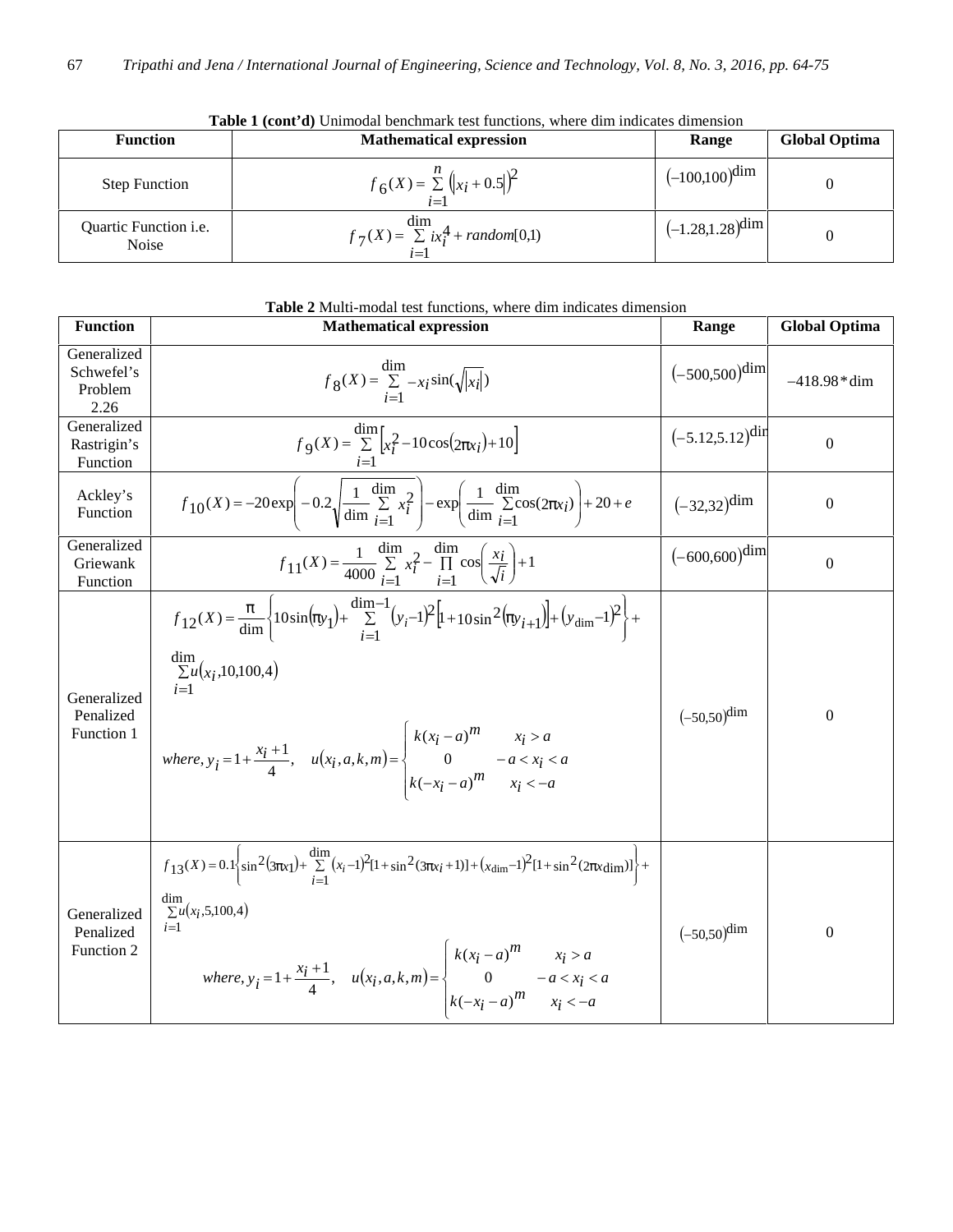| Function                               | Mathematical expression                                                                                                                                                                                                                                                                                                                                                                                                                                                                                                           | Range                   | Global Optima                                                       |  |
|----------------------------------------|-----------------------------------------------------------------------------------------------------------------------------------------------------------------------------------------------------------------------------------------------------------------------------------------------------------------------------------------------------------------------------------------------------------------------------------------------------------------------------------------------------------------------------------|-------------------------|---------------------------------------------------------------------|--|
| Shekel's<br>Foxholes<br>function       | $f_{14}(X) = \left  \frac{1}{500} + \sum_{j=1}^{25} \frac{1}{j + \sum_{i=1}^{2} (x_i - a_{ij})^6} \right $<br>$a_{ij} = \begin{bmatrix} -32,-16,0,16,32,-32,,0,16,32 \\ -32,-32,-32,-32,-16,,32,32,32 \end{bmatrix}$                                                                                                                                                                                                                                                                                                              |                         | $(-65.53,65.53)^{2}$ $\approx$ 1 at $(-32,32)$                      |  |
| Kowalik<br>function                    | $f_{15}(X) = \sum_{i=1}^{11} \left[ a_i - x_1 \left( b_i^2 + b_i x_2 \right) / \left( b_i^2 + b_i x_3 + x_4 \right) \right]$<br>$a_i = [0.1957, 0.1947, 0.1735, 0.1600, 0.0844, \dots,$<br>0.0627,0.0456,0.0342,0.0323,0.0235,0.0246]<br>$b_i^{-1}$ = [0.25,0.5,1,2,4,6,8,10,12,14,16]                                                                                                                                                                                                                                            | $(-5,5)^4$              | $\approx 0.0003075$ ,<br>at<br>(0.1928, 0.1908, 0.1231, 0.1358)     |  |
| Six Hump<br>Camel-<br>Back<br>function | $f_{16}(X) = 4x_1^2 - 2.1x_1^4 + \frac{1}{3}x_1^6 + x_1x_2 - 4x_2^2 + 4x_2^4$                                                                                                                                                                                                                                                                                                                                                                                                                                                     |                         | $-1.0316285, at$<br>$(0.08983,-0.7126)$<br>or (0.08983, 0.7126)     |  |
| <b>Branin</b><br>Function              | $f_{17}(X) = \left(x_2 - \frac{5.1}{4f^2}x_1^2 + \frac{5}{f}x_1 - 6\right)^2 + 10\left(1 - \frac{1}{8f}\right)\cos x_1 + 10$                                                                                                                                                                                                                                                                                                                                                                                                      | $(-5,10) \times (0,15)$ | 0.398 $at(-3.142,12.275)$<br>or (3.142, 2.275)<br>or (9.425, 2.425) |  |
| Goldstein<br>Price<br>Function         | $f_{18}(X) = [1 + (x_1 + x_2 + 1)^2 (19 - 14x_1 + 3x_1^2 - 14x_2 + 6x_1x_2 + 3x_2^2)] \times$<br>$[30 + (2x_1 - 3x_2)^2 \times (18 - 32x_1 + 12x_1^2 + 48x_2 - 36x_1x_2 + 27x_2^2)]$                                                                                                                                                                                                                                                                                                                                              | $(-5,5)^2$              | 3 <i>at</i> $(0,-1)$                                                |  |
| Hartman<br>Family-1                    | $f_{19}(X) = -\sum_{i=1}^{4} c_i \exp(-\sum_{j=1}^{3} a_{ij}(x_j - p_{ij})^2)$<br>  0.3689<br>$10 \t 30$<br>0.117<br>0.2673<br>$a = \begin{vmatrix} 0.1 & 10 & 35 \\ 3 & 10 & 30 \end{vmatrix}$ $p = \begin{vmatrix} 0.00037 \\ 0.4699 \\ 0.1091 \end{vmatrix}$<br>0.4387<br>0.7470<br>0.4387<br>0.7470<br>0.0381<br>$\left[0.1\right]$<br>30 <sup>1</sup><br>0.5743<br>10<br>0.8828<br>$c = [1,1,2,3,3,2]$                                                                                                                       | $(0,1)^3$               | $-3.86$ at<br>(0.114, 0.556, 0.852)                                 |  |
| Hartman<br>Family-2                    | 4<br>6<br>$f_{20}(X) = -\sum_{i} c_i \exp(-\sum_{i} a_{ij}(x_j - p_{ij})^2)$<br>$i=1$<br>$j=1$<br>17<br>3<br>$3.5$<br>10<br>1.7<br>8<br>17<br>0.1<br>10<br>8 <sup>8</sup><br>0.05<br>14<br>$a =$<br>10<br>3.5<br>17<br>17<br>8<br>3<br>0.1<br>0.05<br>10<br>17<br>8<br>14<br>0.131<br>0.169<br>0.012<br>0.828<br>0.588<br>0.556<br>0.100<br>0.999<br>0.413<br>0.830<br>0.373<br>0.232<br>$p =$<br>0.234<br>0.141<br>0.352<br>0.288<br>0.304<br>0.665<br>0.404<br>0.873<br>0.574<br>0.109<br>0.038<br>0.882<br>$c = [1,1,2,3,3,2]$ | $(0,1)^6$               | $-3.32$ at<br>$(0.201, 0.15, 0.477, 0.275, 0.311, 0.657)$           |  |

**Table 3** Multi-modal test functions with fixed dimensions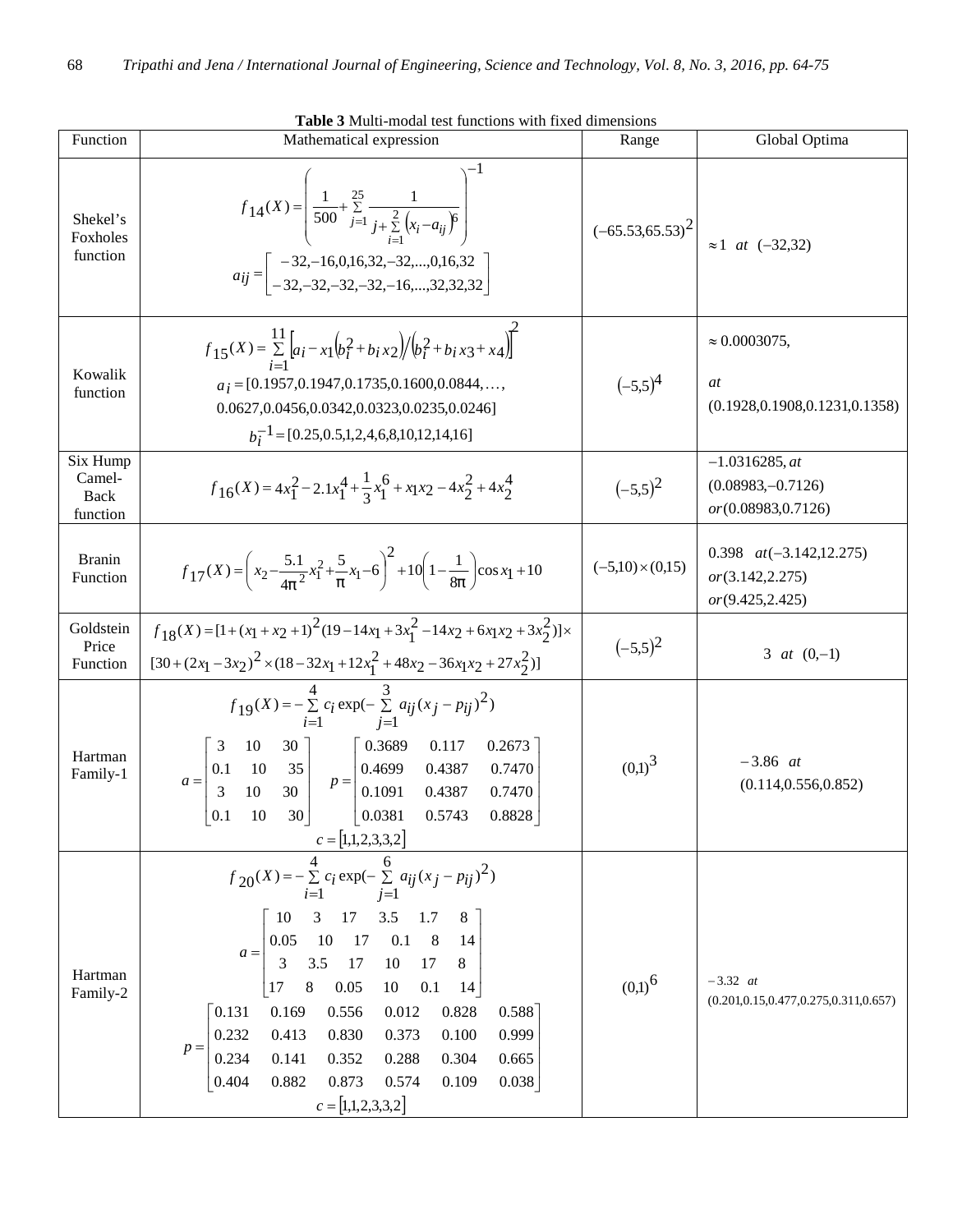| Function             | <b>Tuble 5</b> ( <b>Colle a)</b> intuite modul toot 1<br>Mathematical expression                                                                                                                                                                                                                                                                                                                                                                                                                                                                                                                                                     | Range      | Global Optima |
|----------------------|--------------------------------------------------------------------------------------------------------------------------------------------------------------------------------------------------------------------------------------------------------------------------------------------------------------------------------------------------------------------------------------------------------------------------------------------------------------------------------------------------------------------------------------------------------------------------------------------------------------------------------------|------------|---------------|
| Shekel's<br>Family-1 | $f_{21}(X) = -\sum_{i=1}^{5} [(X - a_i)(X - a_i)^T + c_i]^{-1}$<br>$\begin{array}{cccc} 4 & 4 & 4 \\ 1 & 1 & 1 \end{array}$<br>$\overline{4}$<br>$\lceil 0.1 \rceil$<br>0.2<br>$\,8\,$<br>8<br>$\,8\,$<br>$\,8\,$<br>$0.2\,$<br>$6\overline{6}$<br>6<br>0.4<br>6<br>$6\,$<br>$\begin{array}{ccc} 7 & 3 & 7 \\ 9 & 2 & 9 \end{array}$<br>$\mathfrak 3$<br>0.4<br>$\blacksquare$<br>$a =$<br>$c =$<br>$\overline{c}$<br>0.6<br>0.3<br>5<br>5<br>$\overline{3}$<br>$\overline{3}$<br>0.7<br>$8\,$<br>8<br>0.5<br>$6\quad 2$<br>$\overline{2}$<br>$\sqrt{6}$<br>$\lfloor 0.5 \rfloor$<br>$\overline{7}$<br>$7\overline{ }$<br>3.6<br>3.6 | $(0,10)^4$ | $-10.1532$    |
| Shekel's<br>Family-2 | $f_{22}(X) = -\sum_{i=1}^{I} [(X - a_i)(X - a_i)^T + c_i]^{-1}$<br>a and c values same as $f_{21}$                                                                                                                                                                                                                                                                                                                                                                                                                                                                                                                                   | $(0,10)^4$ | $-10.4028$    |
| Shekel's<br>Family-3 | $f_{23}(X) = -\sum^{10} [(X-a_i)(X-a_i)^T + c_i]^{-1}$<br>$i=1$<br>a and c values same as $f_{21}$                                                                                                                                                                                                                                                                                                                                                                                                                                                                                                                                   | $(0,10)^4$ | $-10.5363$    |

**Table 3 (cont'd)** Multi-modal test functions with fixed dimensions

Here in our experiment we averaged the results over 30 runs and keeping the dimension dim=30 for the functions in the Table 1 and Table 2. The number of iterations was kept 1000. Experimentally setting for standard PSO:  $r_1 = r_2 = 2$  and w varies from 0.9 to 0.2.The results of the simulations are shown in Table 4.

|                  |                           | <b>Table 4 Simulation Results</b> |                |                       |  |
|------------------|---------------------------|-----------------------------------|----------------|-----------------------|--|
| <b>Functions</b> |                           | Std. PSO                          | <b>CSI-PSO</b> | <b>Global Optimum</b> |  |
|                  | Achieved Best value       | 8.033073e-09                      | $0.000000e+00$ |                       |  |
|                  | Achieved Average          | 4.635137e-06                      | $0.000000e+00$ |                       |  |
|                  | <b>Standard Deviation</b> | 1.968225e-05                      | $0.000000e+00$ |                       |  |
|                  | Computing Time per Run    | 0.768658                          | 0.546670       |                       |  |
|                  | Achieved Best value       | 5.078186e-06                      | $0.000000e+00$ |                       |  |
| $\overline{2}$   | Achieved Average          | 4.115557e-04                      | $0.000000e+00$ |                       |  |
|                  | <b>Standard Deviation</b> | 6.560489e-04                      | $0.000000e+00$ | 0                     |  |
|                  | Computing Time per Run    | 0.792497                          | 0.592173       |                       |  |
|                  | Achieved Best value       | $5.040351e+02$                    | $0.000000e+00$ | 0                     |  |
| 3                | Achieved Average          | $1.170540e+03$                    | $0.000000e+00$ |                       |  |
|                  | <b>Standard Deviation</b> | $5.896480e+02$                    | $0.000000e+00$ |                       |  |
|                  | Computing Time per Run    | 2.334003                          | 2.084937       |                       |  |
|                  | Achieved Best value       | $5.252002e+00$                    | $0.000000e+00$ |                       |  |
|                  | <b>Achieved Average</b>   | $9.461725e+00$                    | $0.000000e+00$ |                       |  |
| 4                | <b>Standard Deviation</b> | $2.673489e+00$                    | $0.000000e+00$ |                       |  |
|                  | Computing Time per Run    | 0.795775                          | 0.543911       |                       |  |
| 5                | Achieved Best value       | 7.457628e+00                      | $2.878556e+01$ |                       |  |
|                  | Achieved Average          | 1.280729e+04                      | 2.885955e+01   |                       |  |
|                  | <b>Standard Deviation</b> | $3.083828e+04$                    | 4.881516e-02   | 0                     |  |
|                  | Computing Time per Run    | 0.952693                          | 0.738134       |                       |  |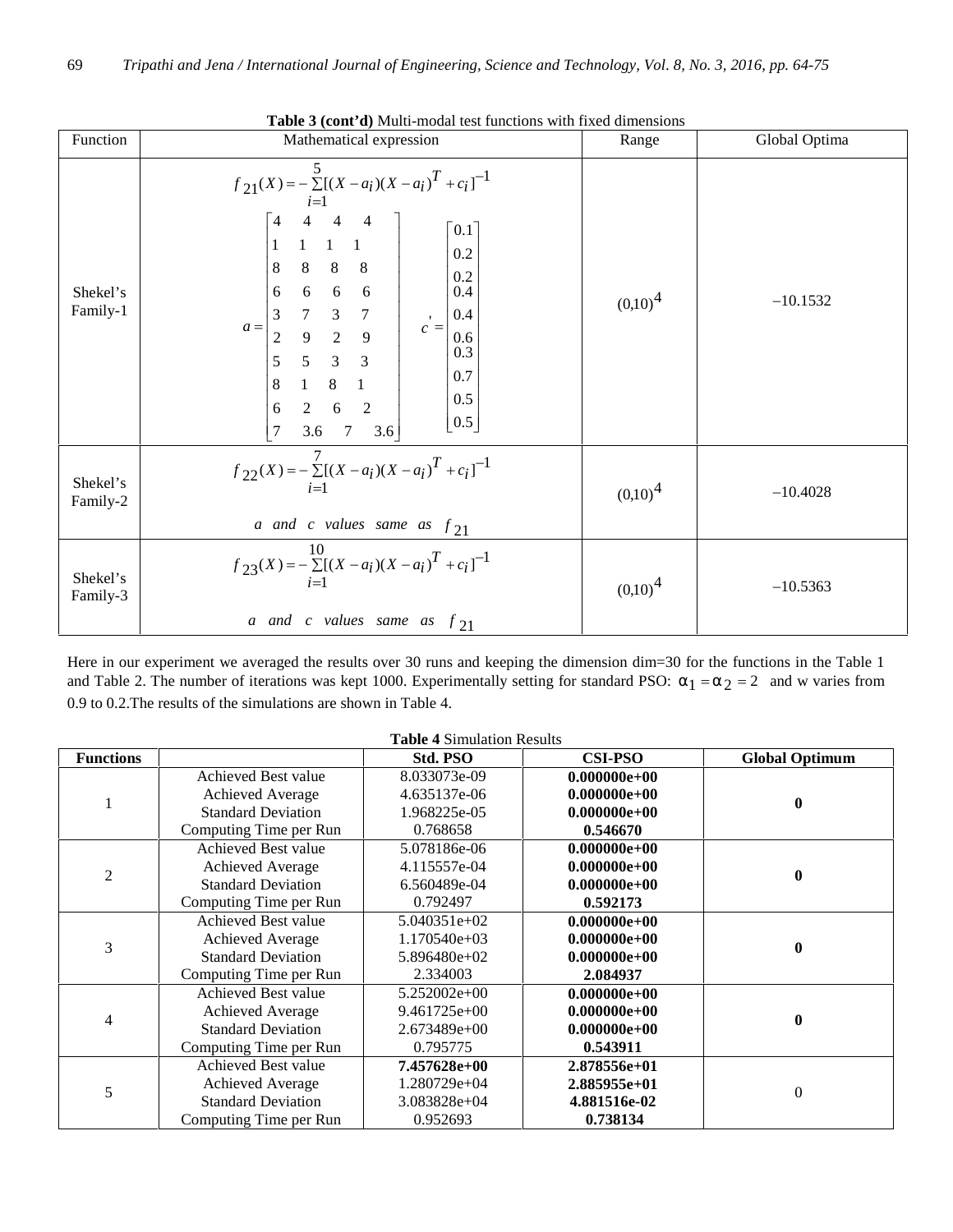| Table 4 (cont'd) Simulation Results |                            |                 |                 |                       |  |  |
|-------------------------------------|----------------------------|-----------------|-----------------|-----------------------|--|--|
| <b>Functions</b>                    |                            | Std. PSO        | <b>CSI-PSO</b>  | <b>Global Optimum</b> |  |  |
|                                     | Achieved Best value        | 8.337011e-09    | 3.806837e-01    |                       |  |  |
| 6                                   | Achieved Average           | 1.744402e-05    | 9.445605e-01    | $\boldsymbol{0}$      |  |  |
|                                     | <b>Standard Deviation</b>  | 8.590423e-05    | 3.303452e-01    |                       |  |  |
|                                     | Computing Time per Run     | 0.772846        | 0.542214        |                       |  |  |
|                                     | Achieved Best value        | 2.727459e-02    | 1.603811e-06    |                       |  |  |
| $\tau$                              | Achieved Average           | 4.965538e-01    | 6.123198e-05    | $\bf{0}$              |  |  |
|                                     | <b>Standard Deviation</b>  | 1.013664e+00    | 5.330837e-05    |                       |  |  |
|                                     | Computing Time per Run     | 0.974887        | 0.778061        |                       |  |  |
|                                     | Achieved Best value        | $-1.042698e+04$ | $-7.716223e+03$ |                       |  |  |
| $8\,$                               | Achieved Average           | $-9.081028e+03$ | $-6.147632e+03$ | $-12569.5$            |  |  |
|                                     | <b>Standard Deviation</b>  | 6.803315e+02    | 6.829164e+02    |                       |  |  |
|                                     | Computing Time per Run     | 0.830034        | 0.619309        |                       |  |  |
|                                     | <b>Achieved Best value</b> | 2.089605e+01    | $0.000000e+00$  |                       |  |  |
| 9                                   | Achieved Average           | 3.969773e+01    | $0.000000e+00$  | $\bf{0}$              |  |  |
|                                     | <b>Standard Deviation</b>  | 1.037592e+01    | $0.000000e+00$  |                       |  |  |
|                                     | Computing Time per Run     | 0.865196        | 0.596760        |                       |  |  |
|                                     | Achieved Best value        | 2.327036e-05    | 8.881784e-16    |                       |  |  |
| 10                                  | Achieved Average           | 5.204727e-01    | 8.881784e-16    | $\bf{0}$              |  |  |
|                                     | <b>Standard Deviation</b>  | 7.522436e-01    | $0.000000e+00$  |                       |  |  |
|                                     | Computing Time per Run     | 0.833737        | 0.624138        |                       |  |  |
|                                     | Achieved Best value        | 3.638274e-09    | $0.000000e+00$  |                       |  |  |
| 11                                  | Achieved Average           | 1.611585e-02    | $0.000000e+00$  | $\boldsymbol{0}$      |  |  |
|                                     | <b>Standard Deviation</b>  | 2.178763e-02    | $0.000000e+00$  |                       |  |  |
|                                     | Computing Time per Run     | 0.941037        | 0.730760        |                       |  |  |
|                                     | Achieved Best value        | 1.071827e-07    | 5.269191e-02    |                       |  |  |
| 12                                  | Achieved Average           | 3.279810e-01    | 1.478794e-01    | $\boldsymbol{0}$      |  |  |
|                                     | <b>Standard Deviation</b>  | 5.453923e-01    | 6.831147e-02    |                       |  |  |
|                                     | Computing Time per Run     | 1.642140        | 1.416239        |                       |  |  |
|                                     | Achieved Best value        | 3.216099e-07    | 2.662227e-01    |                       |  |  |
| 13                                  | Achieved Average           | 8.516446e-03    | 9.142214e-01    | $\boldsymbol{0}$      |  |  |
|                                     | <b>Standard Deviation</b>  | 1.130800e-02    | 3.523762e-01    |                       |  |  |
|                                     | Computing Time per Run     | 1.632731        | 1.399192        |                       |  |  |
|                                     | Achieved Best value        | 9.980038e-01    | 9.980038e-01    |                       |  |  |
| 14                                  | Achieved Average           | 9.980038e-01    | 9.980397e-01    | 1                     |  |  |
|                                     | <b>Standard Deviation</b>  | 4.123265e-17    | 1.606160e-04    |                       |  |  |
|                                     | Computing Time per Run     | 3.029553        | 2.676650        |                       |  |  |
|                                     | Achieved Best value        | 3.074860e-04    | 3.074788e-04    |                       |  |  |
| 15                                  | Achieved Average           | 3.552816e-04    | 3.348297e-04    | 0.0003075             |  |  |
|                                     | <b>Standard Deviation</b>  | 6.792865e-05    | 3.239084e-05    |                       |  |  |
|                                     | Computing Time per Run     | 0.839056        | 0.823824        |                       |  |  |
|                                     | Achieved Best value        | $-1.031628e+00$ | $-1.031628e+00$ |                       |  |  |
| 16                                  | Achieved Average           | $-1.031628e+00$ | $-1.031601e+00$ | $-1.0316285$          |  |  |
|                                     | <b>Standard Deviation</b>  | 6.648565e-16    | 2.559598e-05    |                       |  |  |
|                                     | Computing Time per Run     | 0.669986        | 0.496887        |                       |  |  |
|                                     | Achieved Best value        | 3.978874e-01    | 3.978878e-01    |                       |  |  |
| 17                                  | Achieved Average           | 3.978874e-01    | 3.979120e-01    | 0.398                 |  |  |
|                                     | <b>Standard Deviation</b>  | $0.000000e+00$  | 6.375437e-05    |                       |  |  |
|                                     | Computing Time per Run     | 0.653549        | 0.450994        |                       |  |  |
|                                     | Achieved Best value        | $3.000000e+00$  | 3.000000e+00    |                       |  |  |
| 18                                  | Achieved Average           | $3.000000e+00$  | 3.000000e+00    | 3                     |  |  |
|                                     | <b>Standard Deviation</b>  | 1.068872e-15    | 7.412977e-05    |                       |  |  |
|                                     | Computing Time per Run     | 0.649428        | 0.460747        |                       |  |  |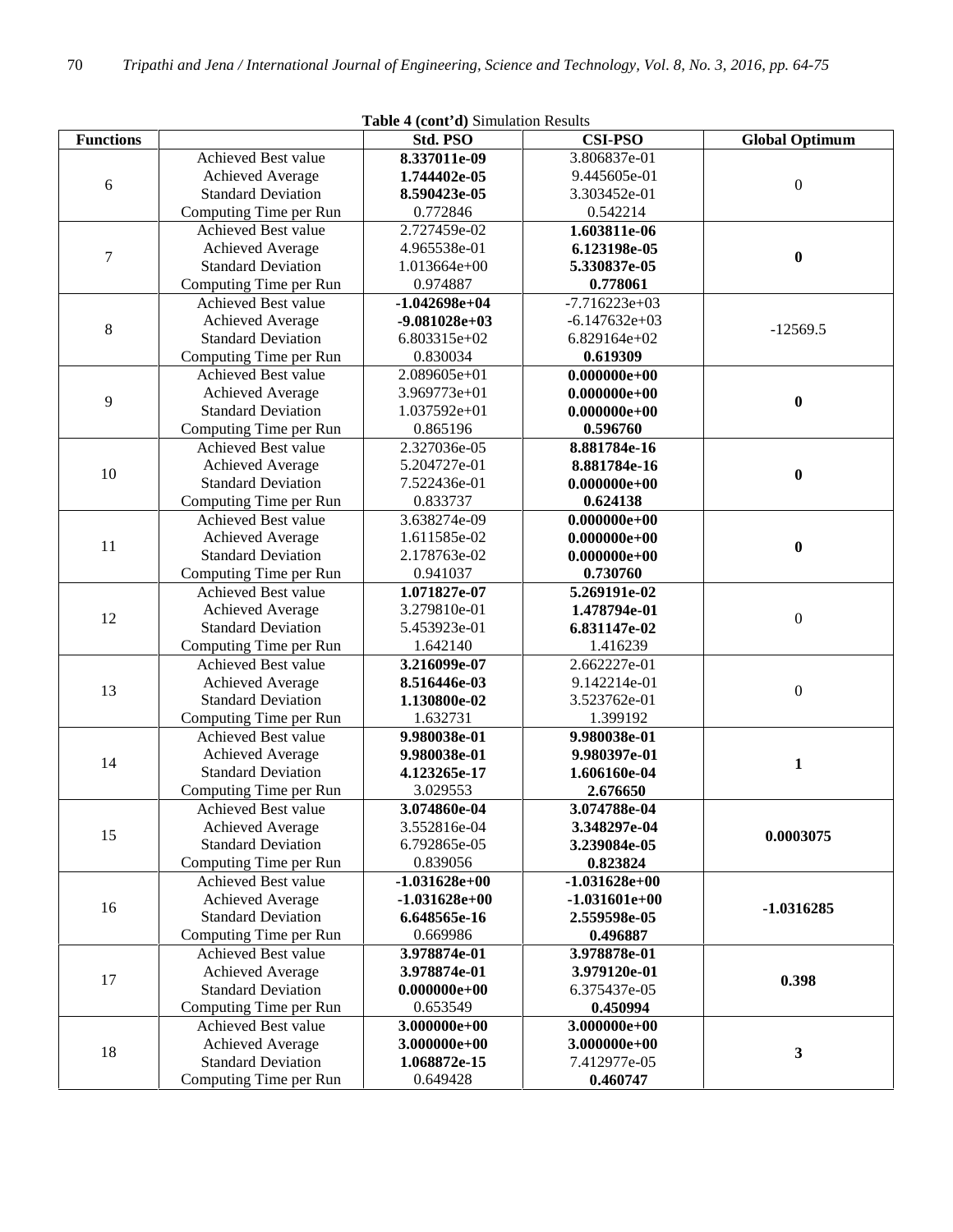**Table 4 (cont'd)** Simulation Results

| <b>Functions</b> |                           | Std. PSO        | <b>CSI-PSO</b>  | <b>Global Optimum</b> |
|------------------|---------------------------|-----------------|-----------------|-----------------------|
|                  | Achieved Best value       | $-3.859668e+00$ | $-3.862679e+00$ |                       |
| 19               | Achieved Average          | $-3.452439e+00$ | $-3.862025e+00$ | $-3.86$               |
|                  | <b>Standard Deviation</b> | 2.641498e-01    | 6.134601e-04    |                       |
|                  | Computing Time per Run    | 0.911920        | 0.689937        |                       |
|                  | Achieved Best value       | $-2.946255e+00$ | $-3.321345e+00$ |                       |
|                  | Achieved Average          | $-1.838538e+00$ | $-3.274047e+00$ |                       |
| 20               | <b>Standard Deviation</b> | 6.291126e-01    | 5.949037e-02    | $-3.32$               |
|                  | Computing Time per Run    | 0.907574        | 0.729937        |                       |
|                  | Achieved Best value       | $-5.588914e+00$ | $-1.014021e+01$ |                       |
| 21               | Achieved Average          | $-3.610832e+00$ | $-1.007302e+01$ |                       |
|                  | <b>Standard Deviation</b> | 8.068221e-01    | 5.976998e-02    | $-10.1532$            |
|                  | Computing Time per Run    | 0.975175        | 0.750750        |                       |
|                  | Achieved Best value       | $-6.285257e+00$ | $-1.039922e+01$ |                       |
|                  | <b>Achieved Average</b>   | $-3.587447e+00$ | $-1.033032e+01$ |                       |
| 22               | <b>Standard Deviation</b> | 7.635625e-01    | 6.097903e-02    | $-10.4028$            |
|                  | Computing Time per Run    | 1.027297        | 0.856586        |                       |
| 23               | Achieved Best value       | $-6.873460e+00$ | $-1.052564e+01$ |                       |
|                  | Achieved Average          | $-4.105762e+00$ | $-1.045940e+01$ |                       |
|                  | <b>Standard Deviation</b> | $1.050350e+00$  | 7.868030e-02    | $-10.5363$            |
|                  | Computing Time per Run    | 1.258646        | 0.986546        |                       |

The graphical comparison results of 23 benchmark functions between CSI-PSO and Standard PSO are shown below.



Figure-1- Performance Comparison for CSI-PSO and Std-PSO for function-1



Figure-4- Performance Comparison for CSI-PSO and Std-PSO for function-4



CSI-PSO and Std-PSO for function-2



Figure-5- Performance Comparison for CSI-PSO and Std-PSO for function-5



Figure-3- Performance Comparison for CSI-PSO and Std-PSO for function-3



Figure-6- Performance Comparison for CSI-PSO and Std-PSO for function-6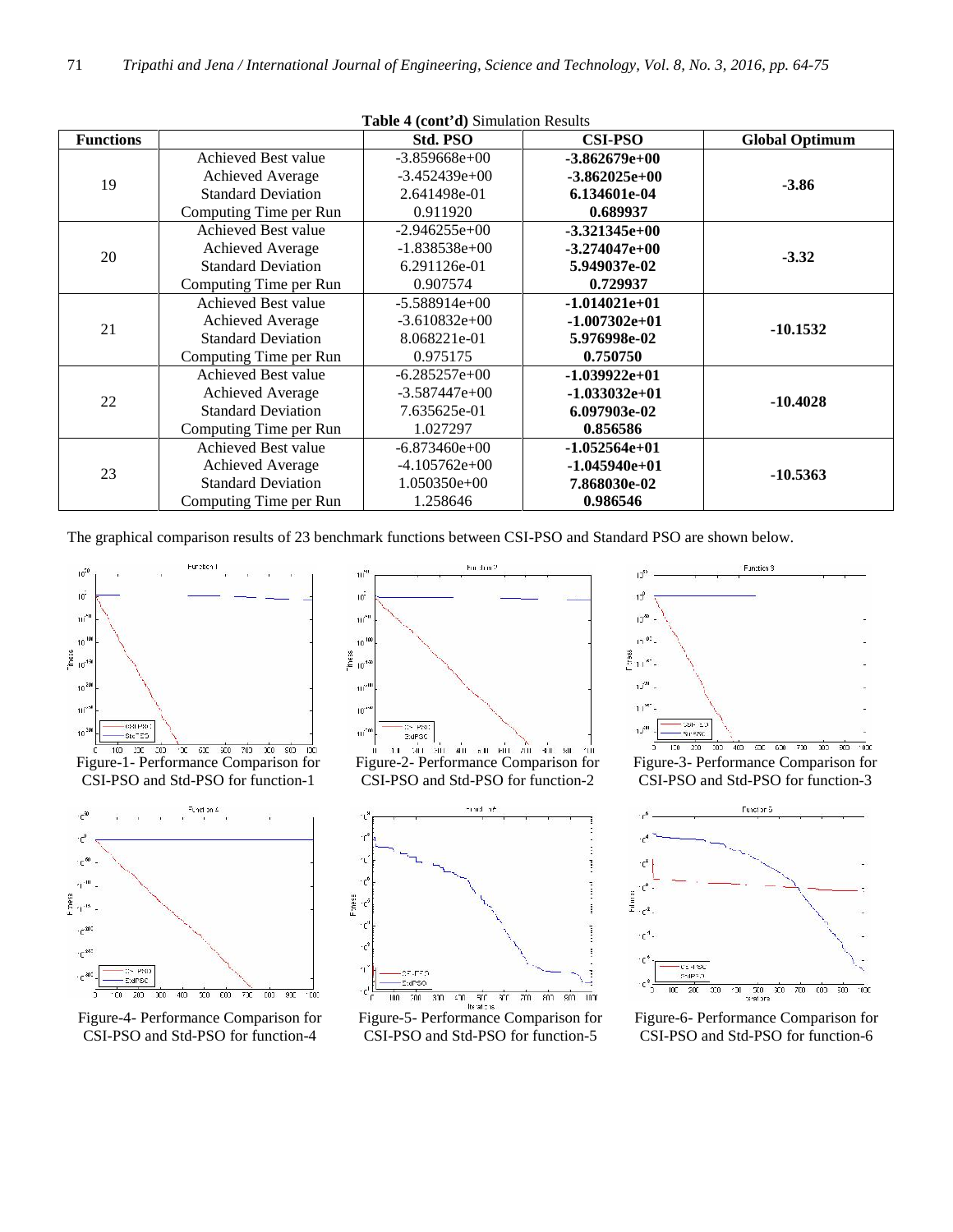

Figure-7- Performance Comparison for CSI-PSO and Std-PSO for function-7



Figure-10- Performance Comparison for CSI-PSO and Std-PSO for function-10



Figure-13- Performance Comparison for CSI-PSO and Std-PSO for function-13



Figure-16- Performance Comparison for CSI-PSO and Std-PSO for function-16



Figure-8- Performance Comparison for CSI-PSO and Std-PSO for function-8



Figure-11- Performance Comparison for CSI-PSO and Std-PSO for function-11



Figure-14- Performance Comparison for CSI-PSO and Std-PSO for function-14



CSI-PSO and Std-PSO for function-17



Figure-9- Performance Comparison for CSI-PSO and Std-PSO for function-9



Figure-12- Performance Comparison for CSI-PSO and Std-PSO for function-12



Figure-15- Performance Comparison for CSI-PSO and Std-PSO for function-15



Figure-18- Performance Comparison for CSI-PSO and Std-PSO for function-18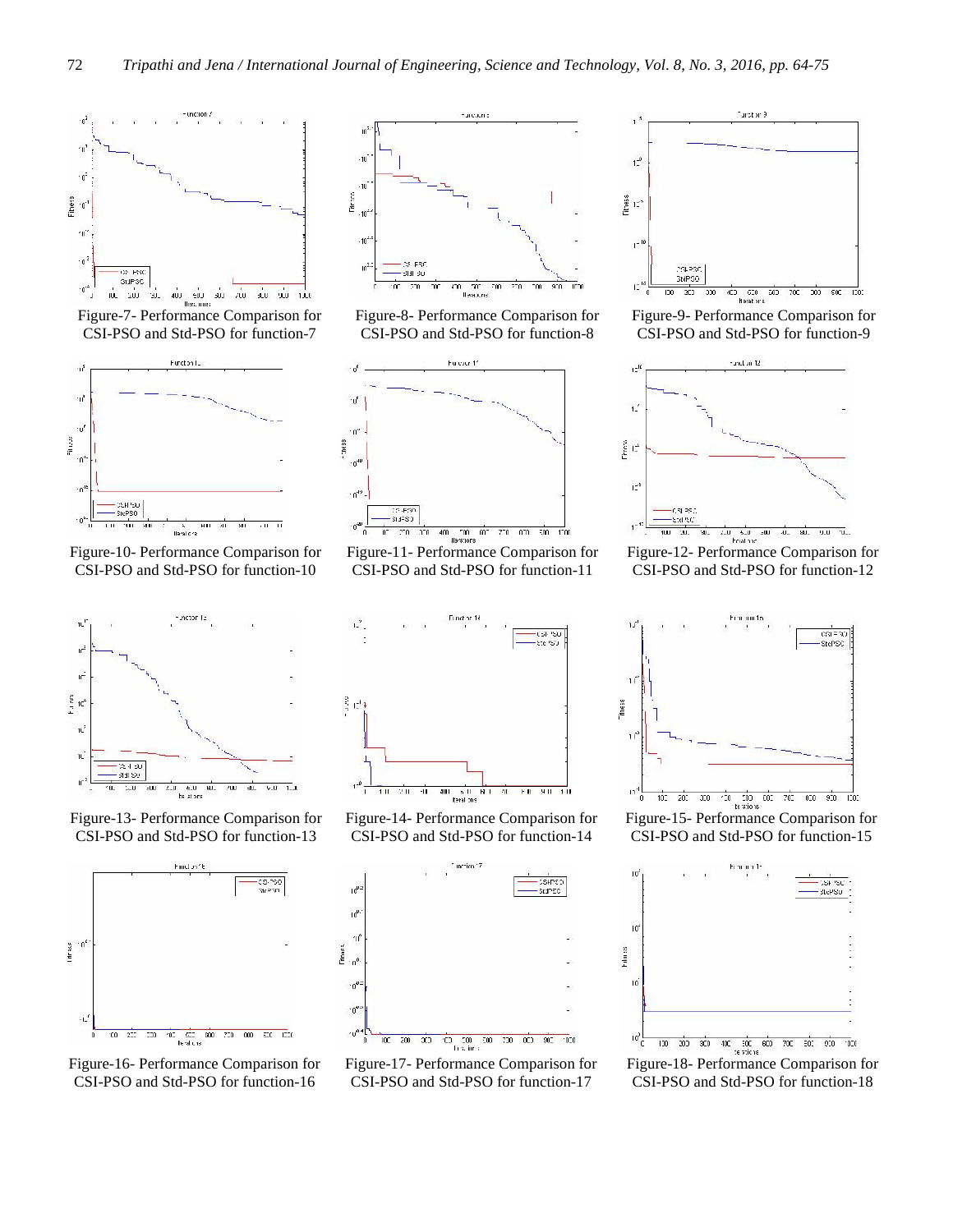

Figure-19- Performance Comparison for CSI-PSO and Std-PSO for function-19



Figure-20- Performance Comparison for CSI-PSO and Std-PSO for function-20



Figure-21- Performance Comparison for CSI-PSO and Std-PSO for function-21



For the evaluation of performance of CSI-PSO, we have calculated the Achieved Best value, Achieved Average of all best, standard deviation and computing time taken per run to converge by the algorithm. For all the functions shown in Table 1-3 the numbers of evaluations done are 1000.Each algorithm is run 30 number of times. The word "Achieved Best value" here stands for the minimum value obtained after running algorithm with every mentioned functions 30 number of times. The word "Achieved Average" implies the mean value after running algorithm for 30 numbers of times. Standard deviation has been calculated among 30 runs of the algorithm. The term 'Computing Time per Run' refers to the average time taken by the algorithm after 1000 numbers of evaluation 30 numbers of times. For the benchmark functions used here lower is the value for all these four parameters of performance evaluation better is the algorithm. Following are the observation made looking at the empirical data obtained and shown in Table 4 and Figure 1 to Figure 23, for the function-1 to function-4, function-7, function-9 to function-11 and function-14 to function-23 the proposed algorithm CSI-PSO has reached or almost touch the global optimum value for the functions defined while taking comparatively less time than standard PSO. But in functions function-5 to function-6, function-8 and function-12 to function-13, standard PSO reflects better results.

### **5. Conclusion**

Every optimization problem has its own characteristic features which should be taken under consideration while optimizing the problem. Indeed in last few years a lot of optimization techniques have been developed but it is not possible by any algorithm to successfully optimize all the optimization problems (Wolpert *et al*. 1997). Almost all optimization algorithms are based upon the hypothetical concepts framed into mathematical expressions to get desired result. Here we have assumed that swam particles only looks into the cognitive and social information. Their initial velocity factor has been neglected keeping the assumption in mind that initial velocity may drag the particles to shift forward to more extent, leads the particles to move away from optimum. The results obtained are very much authenticating our thought and research of renovating and modifying the concept of standard PSO. Here we have limit our research with the concept that only one group of swarm particles are heading towards optimum. Giving a varying thought to swarm concept if assumption has been made that two or more number of swarm groups are heading towards the optimum then apart from social, cognitive information, a new factor neighboring group information may drag the attention of researcher into a another new concept of PSO.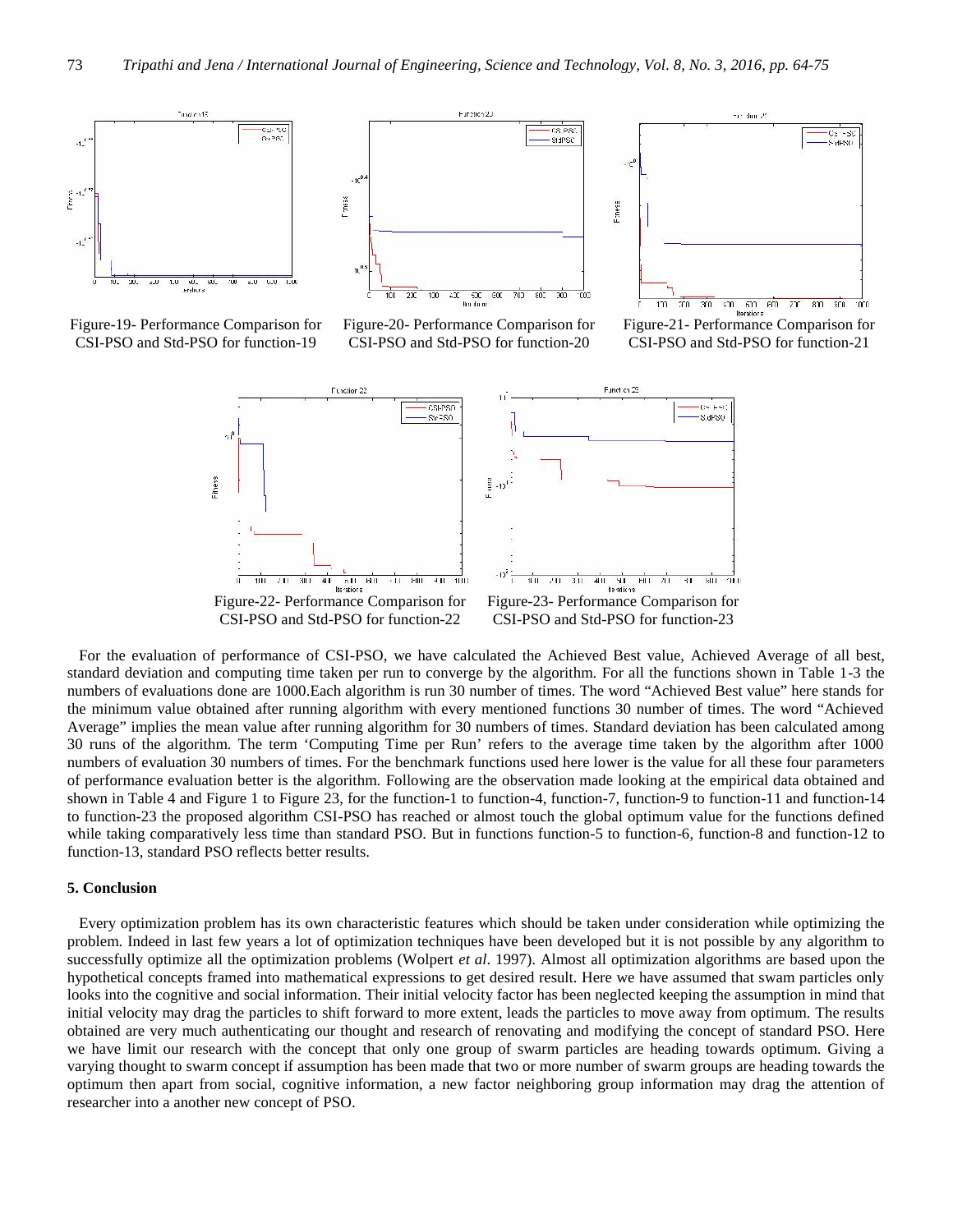#### **References**

- Alireza A., 2011, PSO with adaptive mutation and inertia weight and its application in parameter estimation of dynamic systems, *Acta Automatica Sinica*, Vol. 37, No.5, pp. 541-549.
- Angeline P.J., 1998, Using selection to improve particle swarm optimization, *Proceedings of the 1998 IEEE International Conference on Evolutionary Computation*, ICEC 1998, Anchorage, AK, USA, pp. 84-89.
- Brits R., Engelbrecht A.P., van den Bergh F., 2007, Locating multiple optima using particle swarm optimization, *Applied Mathematics and Computation*, Vol. 189, pp.1859-1883.
- Clerc M, Kennedy J. 2002, The particle swarm explosion, stability and convergence in a multidimensional complex space, *IEEE Transactions on Evolutionary Computation*, Vol. 6, No. 1, pp. 58-73.
- Chatterjee A., Siarry P.. 2006, Nonlinear inertia weight variation for dynamic adaptation in particle swarm optimization, *Computer and Operations Research*, pp. 859-871.
- Civicioglu P., 2013, Backtracking search optimization algorithm for numerical optimization problems, *Applied Mathematics and Computation*, Vol. 219, No. 15, pp. 8121-8144.
- Eberhart R.C., Kennedy J., 1995, A new optimizer using particle swarm theory, *Proceedings of the Sixth International Symposium on Micro Machine and Human Science*, Nagoya, Japan, 1995, pp. 39–43.
- Eberhart R.C., Shi Y., 1998, Comparison between genetic algorithms and particle swarm optimization. In: Evolutionary programming VII: *Proceedings of the Seventh Annual Conference on Evolutionary Programming*, San Diego CA. Berlin: Springer-Verlag, pp. 611-616.
- Kennedy J., Eberhart R.C., 1995, Particle swarm optimization, *Proceedings of the IEEE International Conference on Neural Networks*, Piscataway, NJ, USA, Vol. 4, pp. 1942-1948.
- Kennedy J., Eberhart R.C., 2001, Swarm Intelligence. Morgan Kaufmann Publishers, Massachusetts, USA.
- Liu B, Wang L, Jin YH, Tang F, Huang DX. 2005, Improved particle swarm optimization combined with chaos, *Chaos, Solitons & Fractals*, Vol. 25, pp. 1261-71.
- Modares H, Alfi A, Fateh M M. 2010, Parameter identification of chaotic dynamic systems through an improved particle swarm optimization. *Expert Systems with Applications*, Vol. 37, No. 5, pp. 3714-3720.
- Nickabadi A., Ebadzadeh M.M., Safabakhsh R., 2011, A novel particle swarm optimization algorithm with adaptive inertia weight, *Applied Soft Computing*, pp.3658-3670.
- Sahu A., Panigrahi S.K. & Pattnaik S., 2012, Fast convergence particle swarm optimization for functions optimization, *Procedia Technology*, pp. 319-324.
- Shi Y. & Eberhart, R. C., 1998, A modified particle swarm optimizer, *Proceedings of the IEEE International Conference on Evolutionary Computation*, Piscataway, 1998, pp. 69-73.
- Shi Y., Eberhart R.C., 1999, An empirical study of particle swarm optimization, *Proceedings of the IEEE Congress on Evolutionary Computation*, Piscataway, NJ, pp. 1945-1960.
- Shi X.H., Liang Y.C., Lee H.P., Lu C., Wang L.M., 2005, An improved GA and a novel PSO-GA-based hybrid algorithm, *Information Processing Letters*, Vol. 93, No. 5, pp. 255-261.
- Suganthan P.N., 1999, Particle swarm optimizer with neighborhood operator, *Proceedings of the 1999 Congress on Evolutionary Computation*, CEC'99, Wasington, DC, USA, pp. 1958-1961
- Tripathi P. K., Bandyopadhyay S., Pal S. K. 2007, Multi-objective particle swarm optimization with time variant inertia and acceleration coefficients, *Information Sciences*, Vol. 177, pp. 5033-5049.
- Van den Bergh F., Engelbrecht A.P., 2006, A study of particle swarm optimization particle trajectories, *Information Sciences*, Vol. 176, pp. 937-971
- Wei H.Z., Yang C., Gao L., Yao X., Eberhart R.C., Shi Y., 1998, Extracting rules from fuzzy neural network by particle swarm optimization, *Proceedings of IEEE International Conference on Evolutionary Computation, Anchorage*, Alaska, USA, 1998, pp.74-77.
- Wolpert D.H., Macready W.G., 1997, No free lunch theorems for optimization, *IEEE Transactions on Evolutionary Computation,* Vol. 1, 67-82.
- Xu X., Pan Z., Xi Y. & Chen L., 2012, Incremental particle swarm optimization, *International Conference on Applied Physics and Industrial Engineering*, pp.1369-1376.
- Yao X., Liu Y., Lin G., 1999, Evolutionary programming made faster, *IEEE Transactions on Evolutionary Computation*, Vol. 3, pp. 82-102.

#### **Biographical notes**

**D. P. Tripathi** obtained bachelor's degree in Electronics & Telecommunication Engineering in the year 2002 from Fakir Mohan University, Balasore, India and Completed his M.Tech. in the year 2009 in Communication System Engineering from Veer Surendra Sai University of Technology, Burla, Odisha, India. Having teaching experience of more than 13 years and currently pursuing research in the field of Computer Vision, Image Compression and Soft Computing.